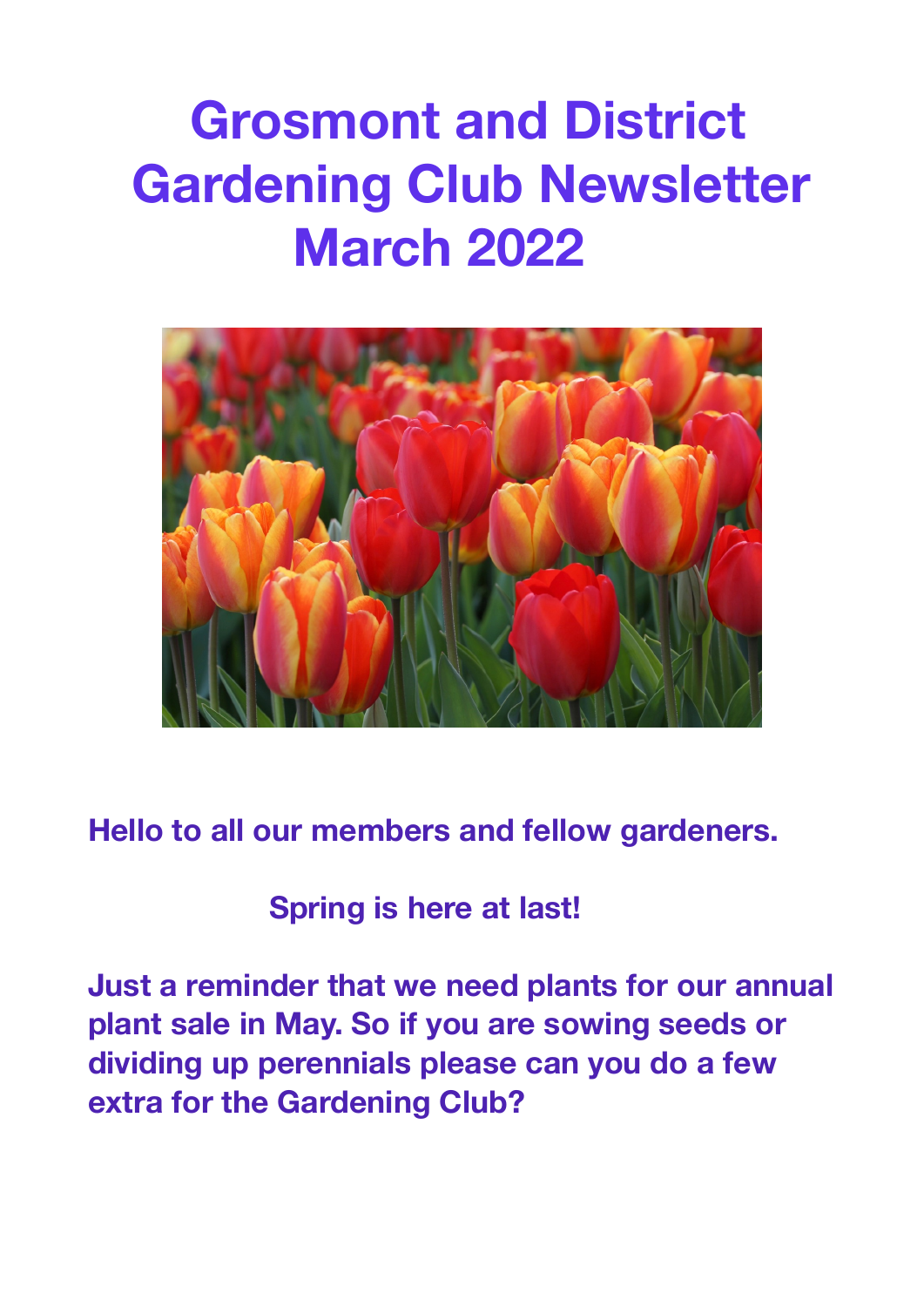### **April 2022 meeting**

 Our next meeting is on Tuesday 5th April at 7.30pm in Grosmont Town Hall.



 The presentation will be by Jack Willgoss from Wildegoose Nursery in Shropshire.

#### He will be talking to us about

#### **"Hardy Perennial and Scented Violas"**

We have been waiting to meet Jack since April 2020, due to the pandemic, but no doubt it will be worth the wait!

*With regard to COVID precautions, we will do our very best to abide by whatever rules are in place in Wales at the date of the meeting; and we will observe social distancing as best we can according to the number of people attending.*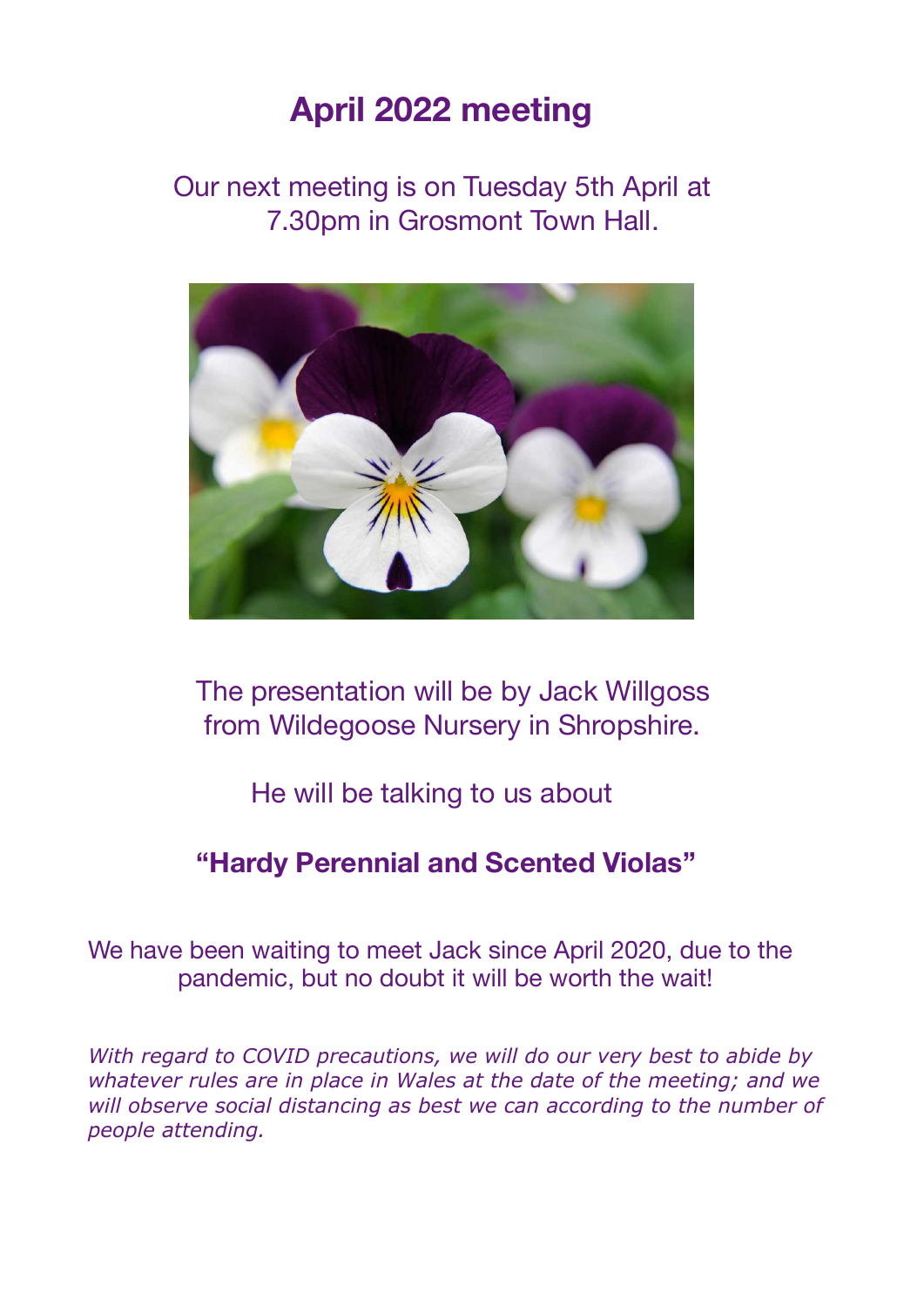# **Thinking about mulching your borders?**

There is a local company based in Abergavenny called Green 2 Earth making compost and top soil from green waste.

Their products are 100% peat free and sustainable. They have extended their business from farming, and use the compost on their own land - they say that they have seen the benefits in improved soil structure, increased yields, reduction in fertilizer costs and an extended growing season.

They deliver locally or you can collect from them at Maindiff Court Farm. So if you'd like to support a local business and polish up your green credentials, then you can contact them at:



https://green2earth.co.uk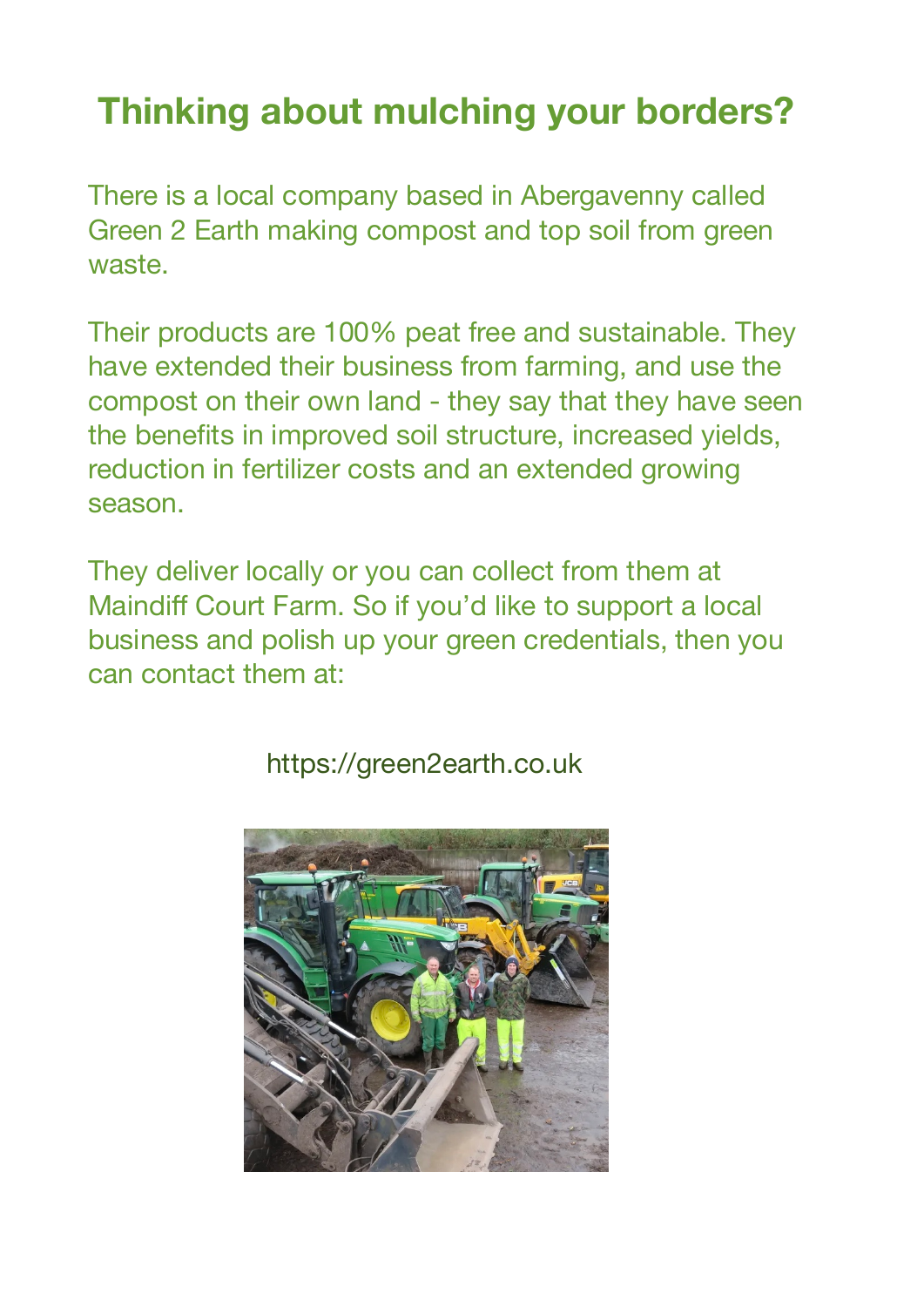# **Grosmont village residents - volunteers?**



If you live in Grosmont village, would you be able to help out occasionally with putting out a sign by the Town Hall to advertise our meetings?

The Gardening Club owns an A-frame chalk board that is kept at the Town Hall.

The task would be to get the board out on the day that meetings are being held in Grosmont, chalk details of the meeting on the board and place it outside the venue.

Hopefully, this would attract additional visitors to our meeting, and possibly new members. Not all our meetings are at the Town Hall, so it would only need to be done now and again.

If you would be willing to help out, please could you contact the Committee using the details below?

Thank you!!

## **Accounts**

In order to be compliant with the Grosmont and District Garden club Constitution, which requires audited accounts to be presented to the AGM in November, with immediate effect the club accounting year end will be moved to 30th September from 31st October